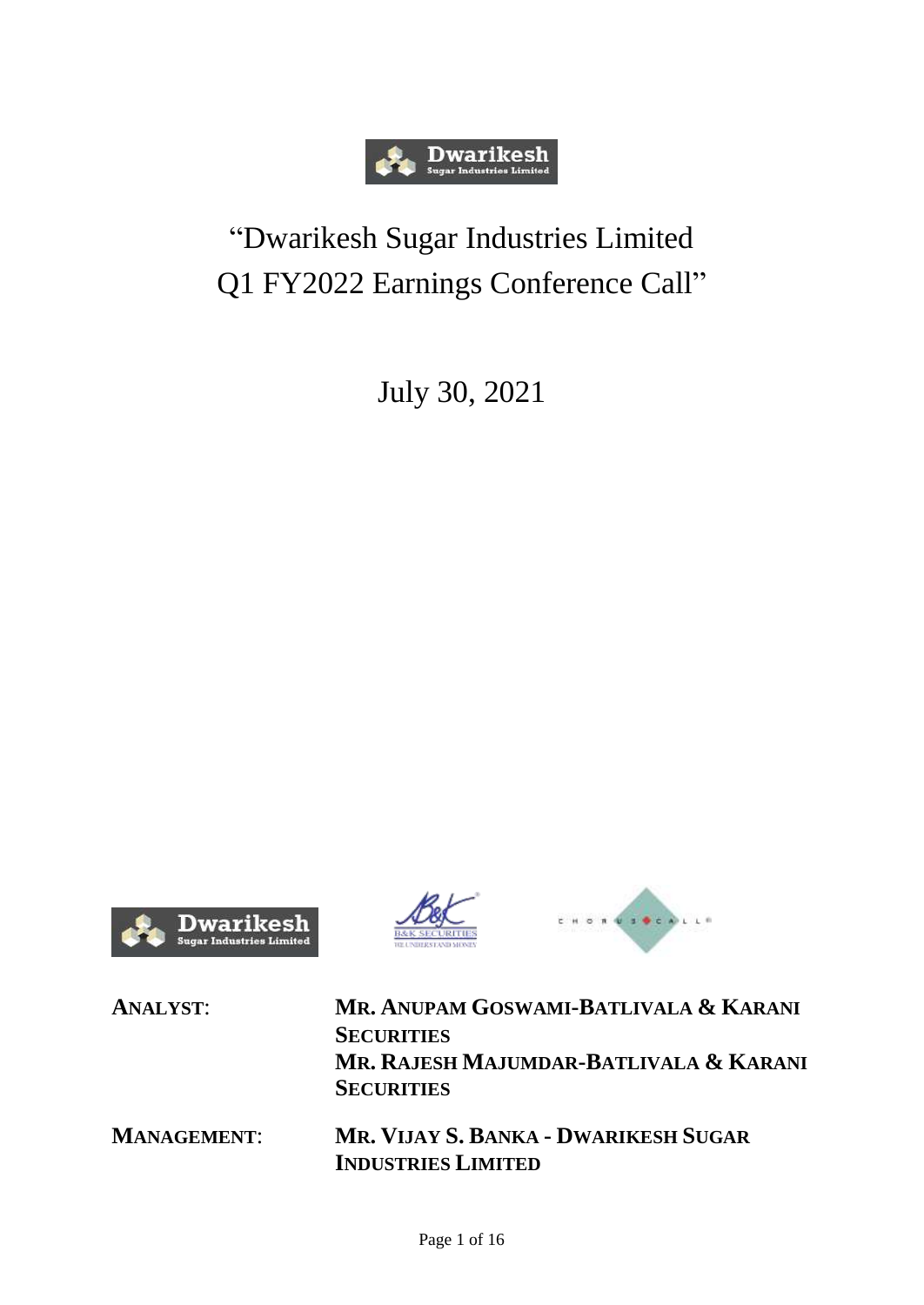

- **Moderator**: Ladies and gentlemen, good day, and welcome to the Q1 FY22 Earnings Conference Call of Dwarikesh Sugar Industries Limited, hosted by Batlivala and Karani Securities India Private Limited. As a reminder, all participant lines will be in the listen-only mode and there will be an opportunity for you to ask questions after the presentation concludes. Should you need assistance during the conference, please signal an operator by pressing "\*" then "0" on your touchtone telephone. Please note that this conference is being recorded. I now hand the conference over to Mr. Anupam Goswami from Batlivala and Karani Securities. Thank you and over to you Sir!
- **Anupam Goswami**: Thank you Melisa. Good afternoon everyone and welcome to Q1 FY22 Earnings Conference Call of Dwarikesh Sugar Industries. I now hand over the call to Banka Sir to discuss over the results. Over to you Sir!
- **Vijay S. Banka:** Welcome you all to the Q1 FY22 earnings call conference. I am happy to be amidst you. We have had our board meeting yesterday. Our results are already in public domain. Let me quickly take you through the results and thereafter I will talk about our company, the sector and then we will follow it up with question-and-answer session.

In this particular quarter we had a turnover of about Rs. 393 Crores and earnings before tax of about Rs. 35.63 Crores and post-tax profit of Rs. 27 Crores. Insofar as turnover is concerned, when compared to the corresponding quarter last year, our turnover has been lesser. Last year we have had the benefit of export sales. This year all the sugar that we sold was in the domestic market so which is why the turnover number is lower.

PBT, we are better than last year. It is 40% improvement over the corresponding quarter last year and PAT, 50% improvement over the corresponding quarter last year. So all in all it has been satisfactory quarter if you compare it with the results of our corresponding quarter last year.

As you are all aware, India is expected to produce 30.9 million tons of sugar in the sugar season 2020-21. This is after factoring for sugar sacrifice of 2 million tons in favor of ethanol. For the coming season, ISMA has estimated that production of 31 million tons, albeit after considering a higher sacrifice of 3.4 million tons in favor of ethanol, which means that the gross level as compared to 33 million in season 2021-22, we will have production in excess of 34 million tons in season 2021-22.

Now this does not factor for the devastation which may have been caused because of the recent flooding & heavy rainfall in the state of Maharashtra. But I am assuming that the drop in production number will not be significant. It is going to be a miniscule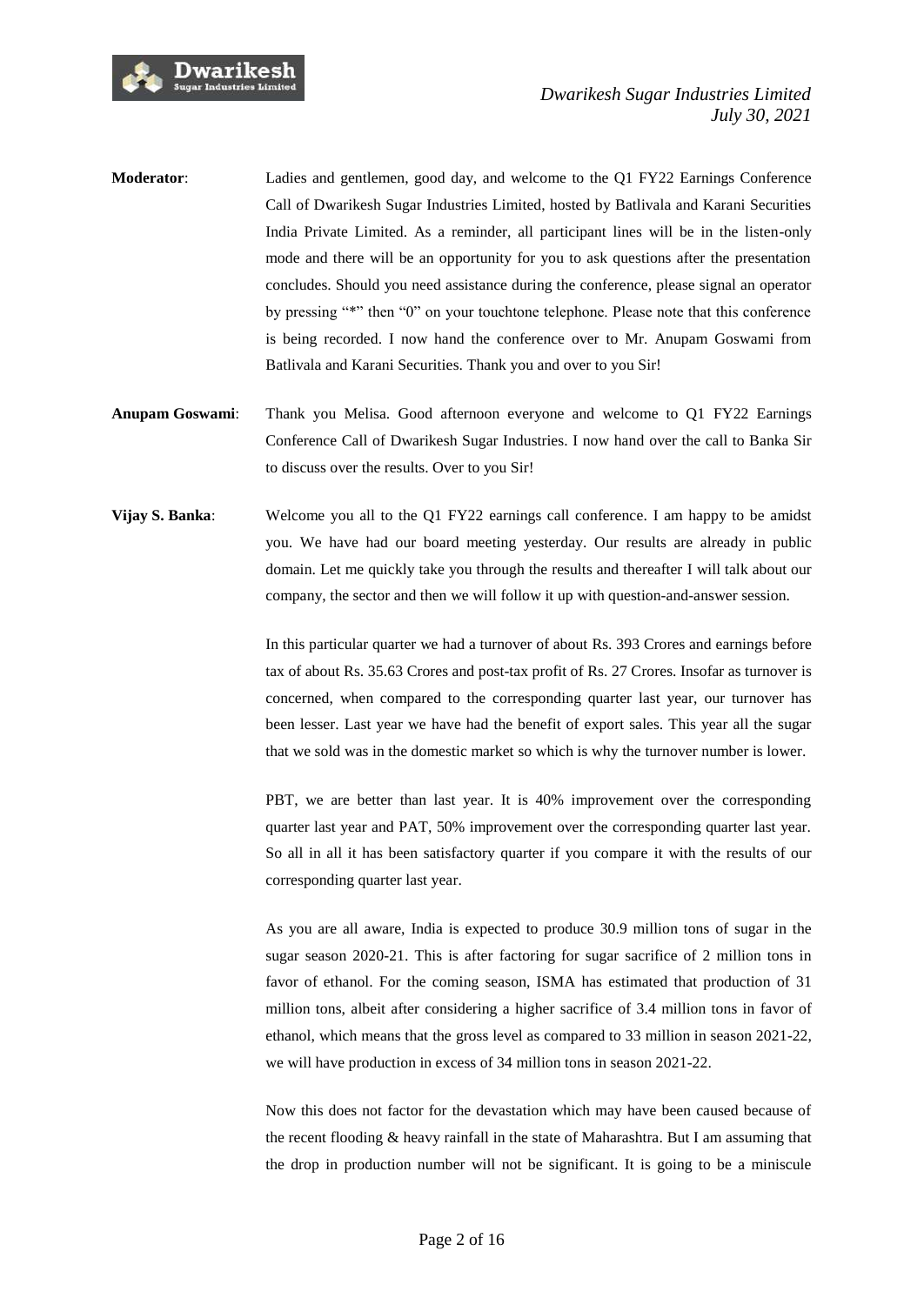

number because two three months are there for the season to commence and the fields will have enough time for drying up and for the crops to grow healthily.

One important announcement we have already made is that we are going to set up 175 KLPD distillery at our Dwarikesh Dham Unit in Bareilly District. It is going to be state-of-the-art plant. We have already placed LOIs for critical equipment. The project is going to involve the outlay of about Rs. 232 Crores. The financial closure has been achieved already. We have got bank funding approved and we are talking about the plant being operational in about 15-16 months' time.

I must mention here that our execution skills are better so we will try and compress the timeframe for execution of this project. Even one month will help us lot. As you are all aware our name is synonymous with efficiency in the sugar industry. We have been clocking the best recovery year after year, season after season and our process losses are also the lowest.

Our EBITDA is also better in this quarter as compared to the last quarter. There has been some moderation in the finance cost which is mainly because of lower utilization of working capital limits plus whatever installments that was due insofar has the term loans are concerned have been repaid on time. So our EBITDA margin as you can see is about 15% which is as compared to 11.5% in the corresponding quarter last year. The improvement mainly comes from the distillery segment.

We have sold about 9.64 lakhs quintals of sugar in this quarter vis-à-vis 12.56 lakhs quintals of sugar sold in the last quarter corresponding quarter last year which included about 6.06 lakhs quintals of export sales. In other words in the corresponding quarter last year we have sold 6.5 lakhs quintals as compared to that 9.64 lakhs quintals sale in the domestic market, which is a significant improvement.

Of course, we cannot take credit for the sales that has happened as it is also because of the monthly releases that we get from the government. Last year the situation was little difficult in the corresponding quarter because we had for the first time faced the wave of pandemic as a result of which there was some disruption in the consumption. Any ways normalcy has since resumed and we did not see any disruption in the second wave of COVID pandemic.

We are holding about 25.4 lakhs quintals of stock as on June 30, which is approximately 3.6 lakhs quintals less than what we were holding on the same date last year. Our sugar stock is valued at Rs.2914 a quintal. Important development in this quarter has been sale of industrial alcohol. In this quarter, we have sold more than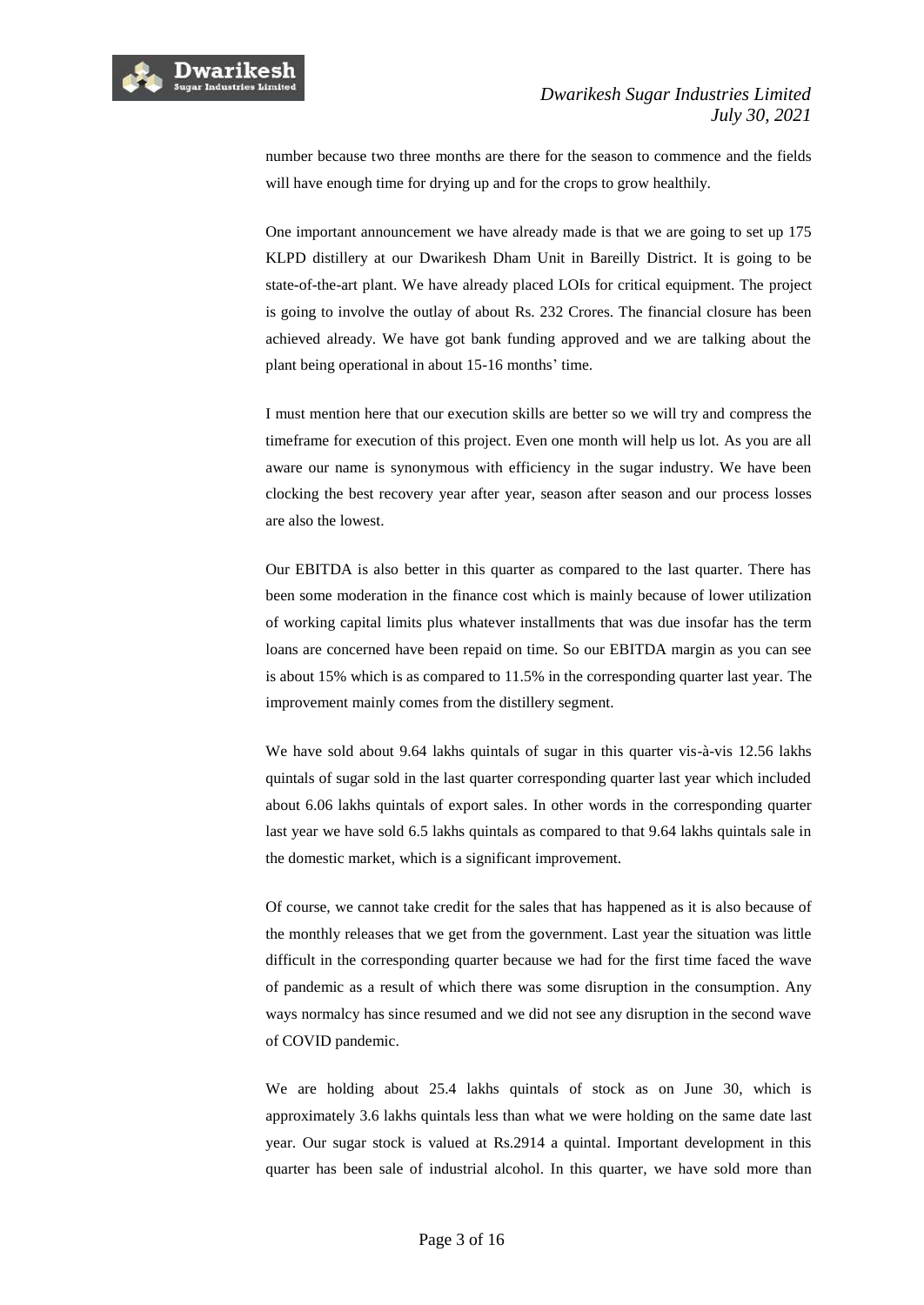

double the quantity of industrial alcohol / ethanol as compared to what we had sold in the corresponding quarter last year.

Our term loan profile is lien & trim. All our term loans are at subsidized rate of interest and our rating continues to be good. We of course wish for AA rating for our long-term loans but it might take a little time. Our commercial paper program is rated as A1+.

Season 2020-21 has concluded. Season numbers are already in the public domain. We have already published them in our annual report. An important development in the season which went past is that we generated B heavy molasses at two of units as a result of which we sacrificed sugar production of about 36000 metric ton which number in last season was only 5300 metric ton. We were the first company to clear the cane price dues of season 2020-21 in entirety. When I say in entirety, I mean in cane price payment as well as the society commission.

This is about it. Insofar as I fighting COVID pandemic is concerned, we are trying do our best. We have been encouraging our employees to get vaccinated. We have facilitated their vaccination. Insofar as the international developments are concerned as you are all aware, Brazil has faced unprecedented dry weather for the last few months which was followed by frost both of which are not conducive for sugarcane crop growth. So the estimates of production plus they have been diverting sugarcane juice regularly for ethanol as well. As a result of which we are seeing some spurt in international prices. International prices are presently hovering around a little more than 18 cents a pound. In fact, day before yesterday it touched a high of 18.61 cents per pound. This augurs well. We are waiting for the Government of India to quickly announce the export program so that the benefit of international market prices that are prevailing can be taken and sugar can be quickly moved out of the country.

India has had a production of 30.9 million tons and we will end of with a closing stock of about 8.6 million tons or 8.7 million tons which is a significant improvement if you compare with how much stock we were holding two years ago which was 14 plus million ton. Directionally, the industry is on course. Sugar sacrifice is happening. Sugar stocks are getting moderated, so things seem to be heading in the right direction.

Thank you very much. I now invite you to ask me questions and I will be very happy to answer them.

**Moderator**: Thank you. Ladies and gentlemen we will now begin the question and answer session. We have the first question from the line of question from Karan Agarwal from Tusk investment. Please go ahead.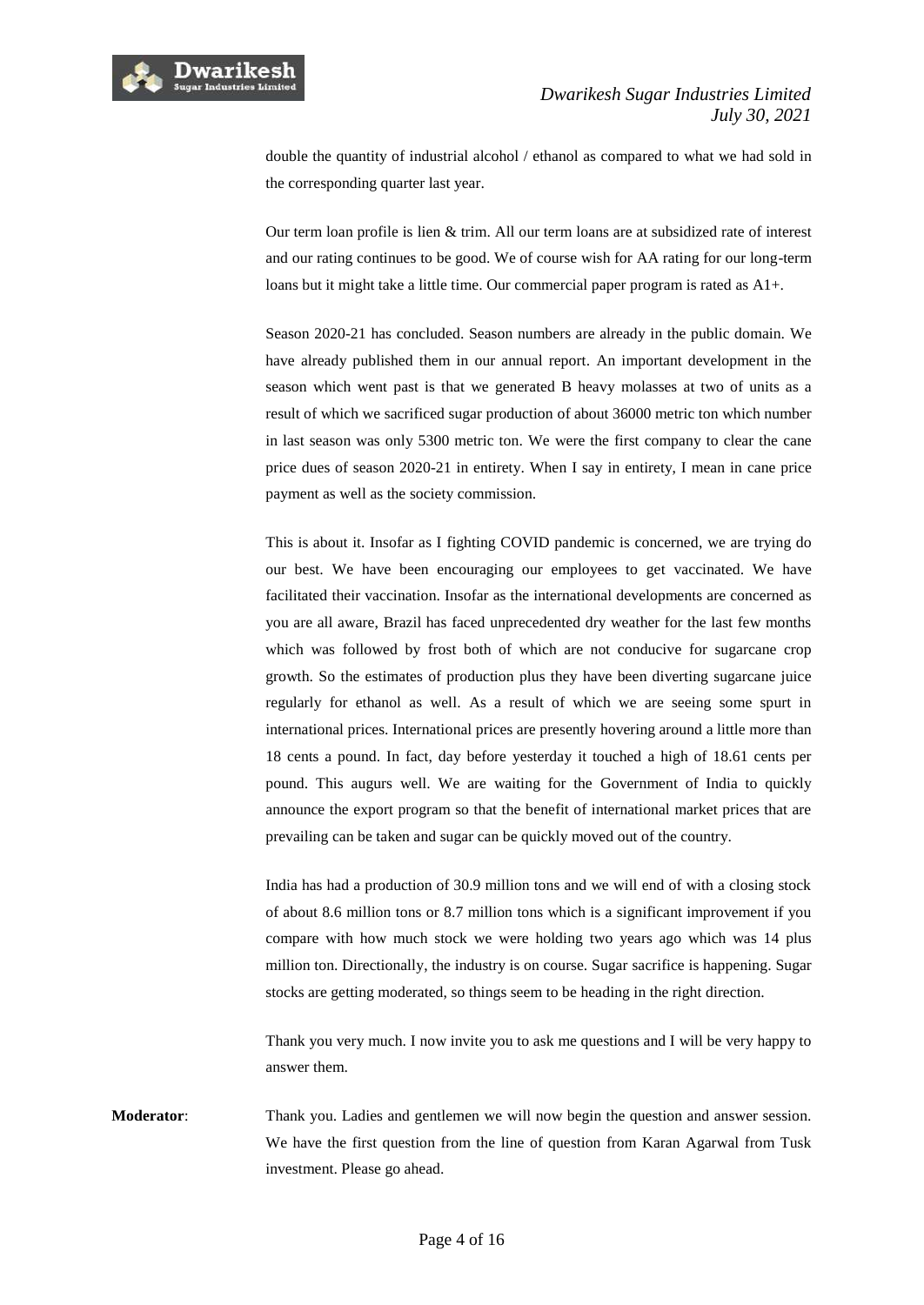

- **Karan Agarwal**: Good afternoon Sir. Thank you for taking my question. So my question was more around the macroeconomic factors which have surrounded the sugar industry as a whole, so as we mentioned in the opening remarks that the international prices of sugar is currently hovering around 18 cents per ton and the Government of India has not announced the export subsidy. I am sure they will, but just to get your sense at, what is the price at which markets will be able to export their sugar without the government subsidy and not end of making it?
- **Vijay S. Banka:** You are right, actually. As far as UP sugar mills are concerned, we are in a position of disadvantage. Number one, because our transportation cost of transporting sugar from our units to the port is higher and number two our domestic realization is better than what it is for sugar mills in Maharashtra. For them the comparison is with the lower domestic price plus they also have the added benefit of lower transportation cost, which is the reason why we keep hearing that transaction are already happening at this price but if at all they are happening they are all happening from Maharashtra's sugar mills and not from UP sugar mills. There are set formula based on which the price discovery is done. Presently the prices that are being discussed by trade houses are mostly driven by the supply driven and based on offers available to them from Maharashtra Sugar mills. For port delivery, the sugar prices offered is INR is about Rs.3150-Rs.3200 per quintal. Insofar as UP Sugar Mills are concerned, the realization would translate to exfactory price of less than Rs.3000 a quintal. We will wait and watch for some more time. Of-course export sales has its own importance because we produce raw sugar, the cost of production of which is lesser and then the advantage of faster liquidation of stock. One can evacuate the stock and faster one realizes ones money and you churn your money faster. So there are advantages but it is not yet reached stage where we can kind of get tempted at the price which is presently offered.
- **Karan Agarwal**: Thank you. You answered my question. So a follow up question what is the ideal price you think, is it 20 cents per pound that you consider for exporting so that you can liquidate our inventory?
- **Vijay S. Banka**: Like, I mentioned a little while ago, the quoted prices are based on what the international price is. If the prices let us say 19 cents or if it reaches 20 cents a pound there are sugar mills in Maharasthra who are offering desperately sugar at a lesser price for export. Obviously, their exports will get prioritized by the export house even as the international prices are higher. For example there is a premium which we get over and above the international prices and essentially what is happening now is that he premium is on the lower side.

**Karan Agarwal**: Got it Sir. Thank you.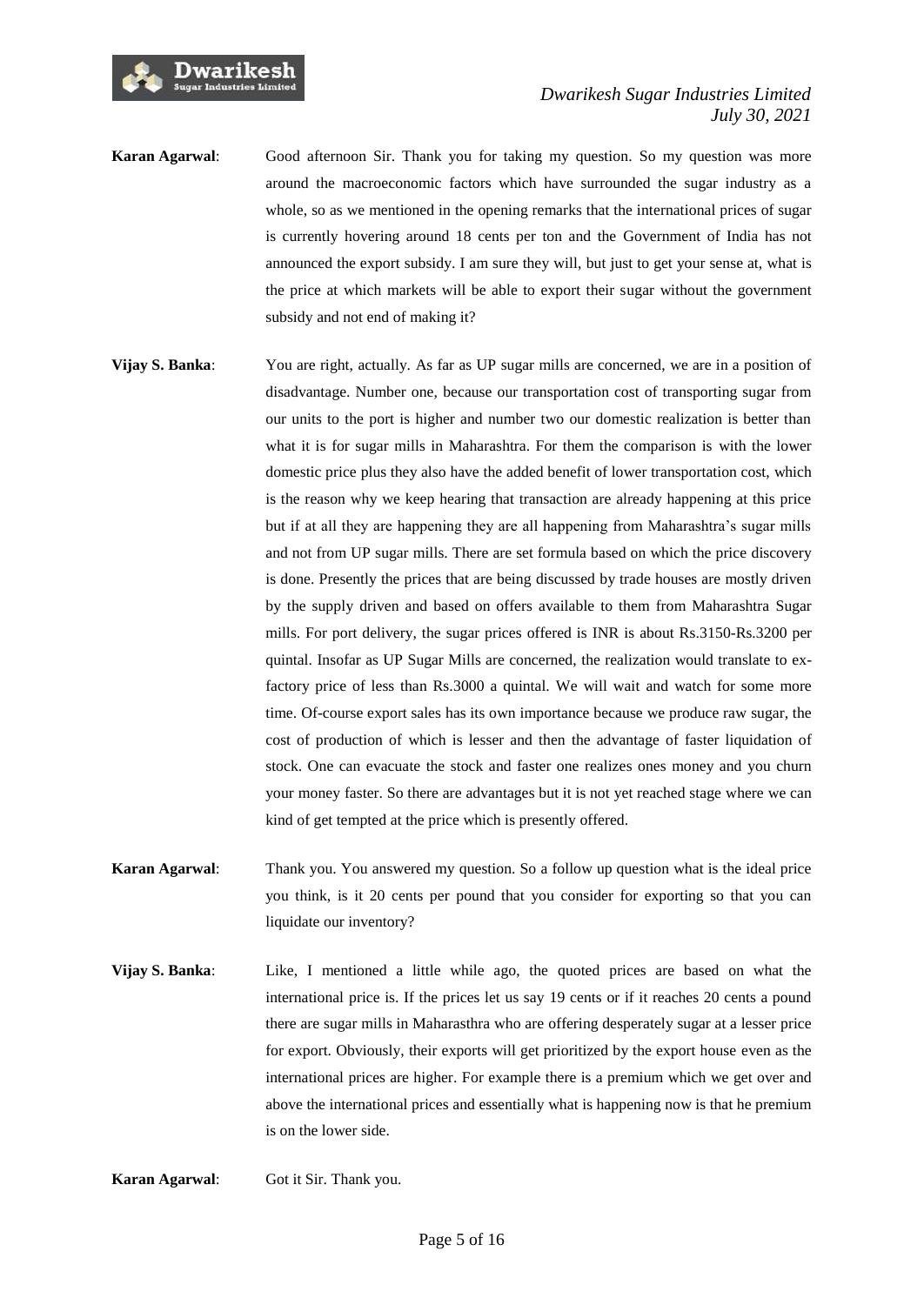

**Moderator**: Thank you. We have the next question from the line of Riya Mehta from Equitas. Please go ahead.

**Riya Mehta:** Congratulation for good set of numbers. I just wanted to know the economics like how do we account, like when I am seeing the realizations for sugar, that has increased for the quarter from the corresponding quarter last year; however, when I look at the margins, there is a difference. I just wanted to know how the accounting is being done. Like do we take the closing inventory price or is the function of transfer price that our margins have fallen in the sugar segment?

- **Vijay S. Banka:** Let me tell you two things, number one I think the segment working should never be seen in isolation because the price at which molasses is transferred to distilleries from the sugar division is all internal. So, it should never be seen in isolation. Number two, why the margins last year are more in spite of the selling price being higher, simple answer is that last year in the corresponding quarter we have sold more sugar and we have had extended crushing season. So overheads absorption was much better in the last corresponding quarter last year.
- **Riya Mehta:** But generally how do we account for it if you could help me out?
- **Vijay S. Banka:** I did not get your question.
- **Riya Mehta:** How do we account for the EBIT for sugar, like is it a closing inventory cost or is it the function of the transfer pricing?
- **Vijay S. Banka:** No. It is a closing inventory cost. After considering the raw material cost of sugar which has gone in for producing sugar then you add all the overheads that whatever directly attributes to production and from that you deduct the transfer price of both bagasse as well as molasses which you have transferred and the resultant number is your production cost for stock valuation purpose.
- **Riya Mehta**: Got it. Thank you, Sir and I wanted to know what are the current domestic prices right now and what trajectory do we see going forward?
- **Vijay S. Banka:** The prices that were prevailing until two days ago was about Rs.3200 a quintal, but we have seen some spurt in the prices in the last two days, which is mainly because the release quota for the month of August is 2.15 million tonnes, which is vis-à-vis 2.2 million tonnes announced for the month of July. Because of the lesser quota for the month of August, we have seen some improvement in the price and besides, August is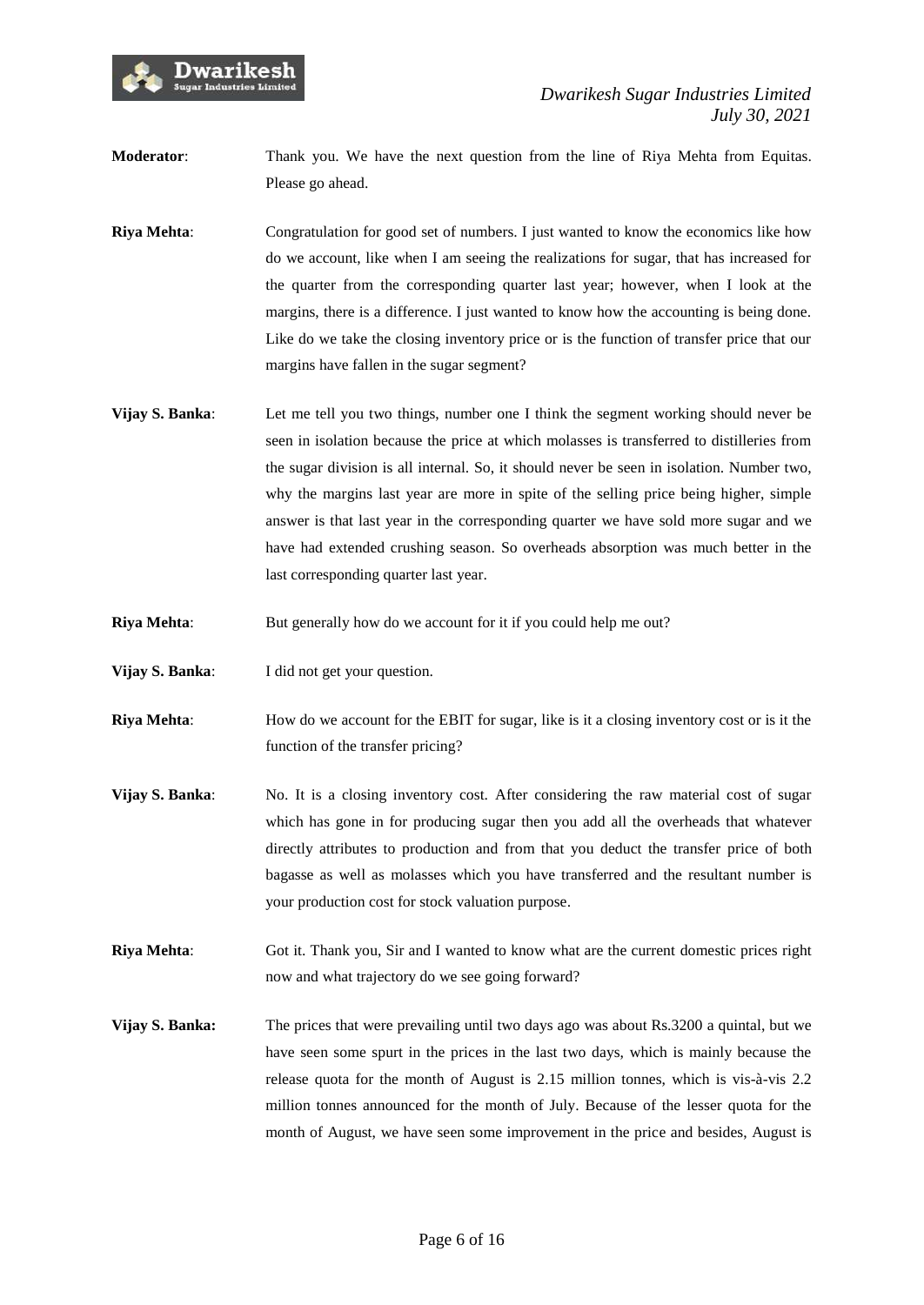

the month of festival, which is why the demand is better and which is why the prices are better. With the spurt price is closer to Rs. 3300 per quintal now.

**Riya Mehta:** Could you help me out if we want to track the quotas where can I actually find it?

**Vijay S. Banka:** It is the DFPD site, Department of Food and Public Distribution, Government of India. If you go to the site you will be able to get the quota or if you can share your number with me, will forward the notification by which the quotas are announced.

**Riya Mehta:** Sure, Sir. Thank you.

**Moderator**: Thank you. We have the next question from the line of Udit Gupta, an investor. Please go ahead.

**Udit Gupta:** Good afternoon, Sir. What will be your capacity in terms of litres after the expansion is completed, Sir?

**Vijay S. Banka:** Sir, let me explain. It is a bit confusing because you know ethanol year and the sugar financial year are always overlapping. But let us talk about financial year. In financial year 2021-22, our capacity is 162.5 KL per day, and we should be producing / selling about 5 Crores liters vis-à-vis 3.17 Crores liters that has been sold in the last financial year. We should do closer to 5 Crores liters, maybe a little more or may be little less. And then we talk about FY2022-23, half way through the financial year our new distillery will be operational, so we will get the benefit of the new distillery for part of the year but not the entire financial year. Maybe we will get the benefit for about 4 months. So in FY 2022-23 we may do anything around 7 Crores liters. Thereafter in the financial year in FY 2023-24 when we will have the full benefit of that expanded capacity of the existing distillery as well as the upcoming industry then we should be able to do 10 Crores liters plus.

Udit Gupta: Sir, that means after the entire expansion is completed it is about 10 Crores liters?

**Vijay S. Banka:** Yes, the 10 crores litres per annum is to be considered from the date on which we have completed our expansion.

**Udit Gupta**: I get it, Sir. Sir, are we looking at manufacturing from juice like the current financial year?

**Vijay S. Banka:** No, in the current financial year we have only used B-heavy molasses. We have so far not used juice, we are going to use juice from season 2022-23 onwards from the middle of the year when the new plant is operational. When the new sugar season will start in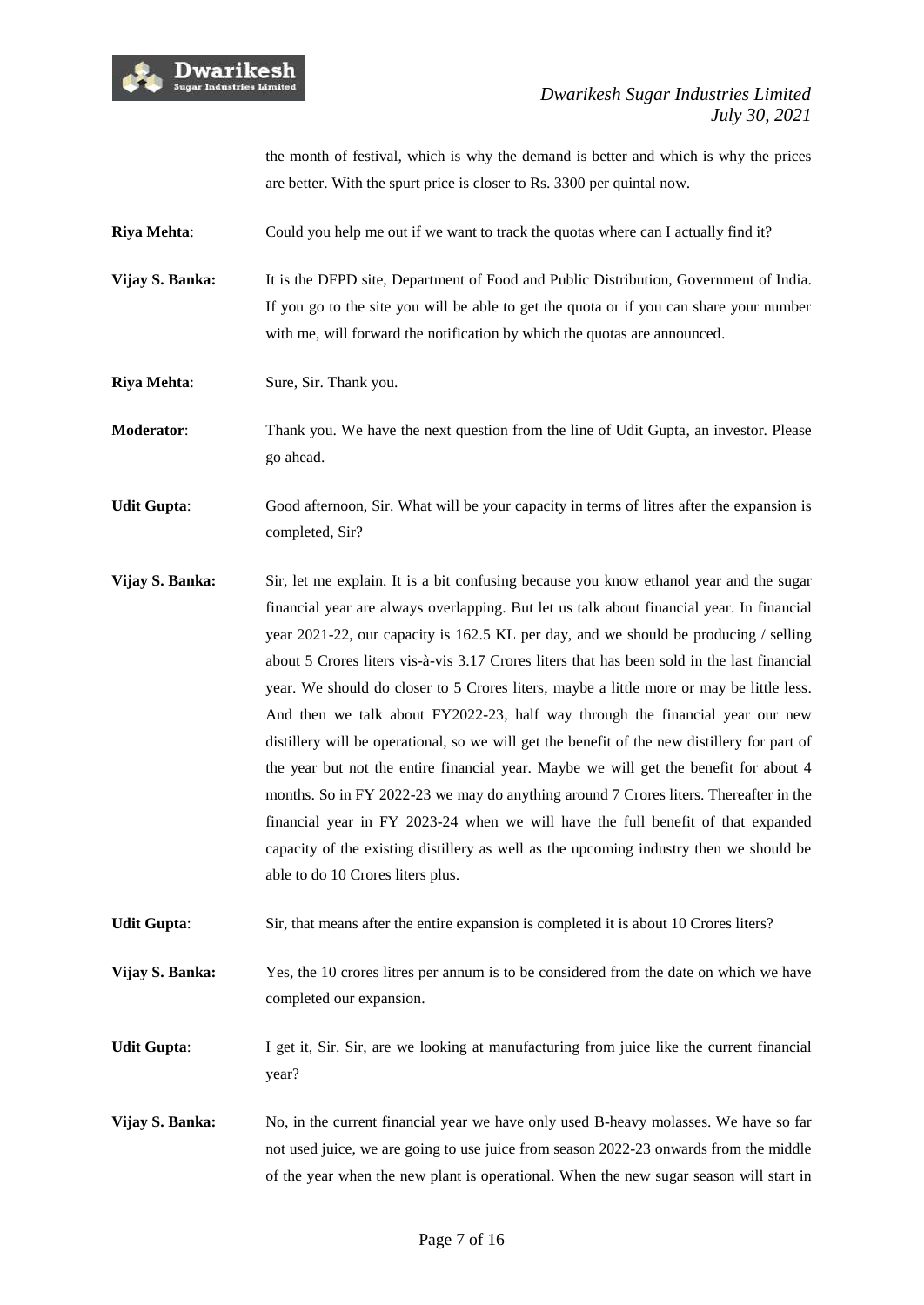

that particular season in both the distilleries we will be using juice during the season and during off season we will be using the B-heavy molasses.

- **Udit Gupta:** Sir, are we looking at grain by any chance?
- **Vijay S. Banka:** No, so far we have not. Grain perhaps works well in the eastern part of the Uttar Pradesh, but in the central part of Uttar Pradesh or Western Uttar Pradesh, where we are located, grain is not so easy, the availability is rather difficult.
- **Udit Gupta:** So, we are looking at juice and B-heavy?
- **Vijay S. Banka:** With our available capacities and configuration we will be able to have a a working of about 320 days or so.
- **Udit Gupta**: Sir, how are we expecting the recoveries to move forward considering the weather and everything?
- **Vijay S. Banka:** Season 2021-22, promises to be a reasonable year. 2020-21 we suffered a little on account of recovery front which was mainly because the season, 2019-20 was an extended season, so the crop for season 2020-21 got little lesser time for maturity. So in the ratoon crop the recovery was lesser in season 2021-22. Season 2020-21 has ended the right time so the ratoon crop will have enough time for maturity, so we should be back to the recovery of season 2019-20. Season 2020-21, according to me was an aberration so we should be back to the days of season 2019-20. We should see such recovery in the coming season 2021-22.
- **Udit Gupta**: Sir, is there any problem with the ethanol lift off by the OMCs likely we experience in the last COVID wave?
- **Vijay S. Banka:** Yes, there is problem, but the best part is there is the sincerity on the part of OMC, sincerity on the part of government, sincerity on the part of industry and all together we are trying to trash out all the problems. The problems do exist as suddenly we have all embarked upon ambitious ethanol blending program and the infrastructure was not adequately ramped up. It is taking a bit of a time, but like I said everyone is grappled with the issue and they are all sincerely working to address it.
- Udit Gupta: Sir, considering the second wave which happened so we are still looking at 5 Crores liters in this financial year?
- **Vijay S. Banka:** Yes, we should be, in the quarter ended June, we have done about a Crore and 12 lakhs liters, in the coming quarters our production as well as dispatch will be better.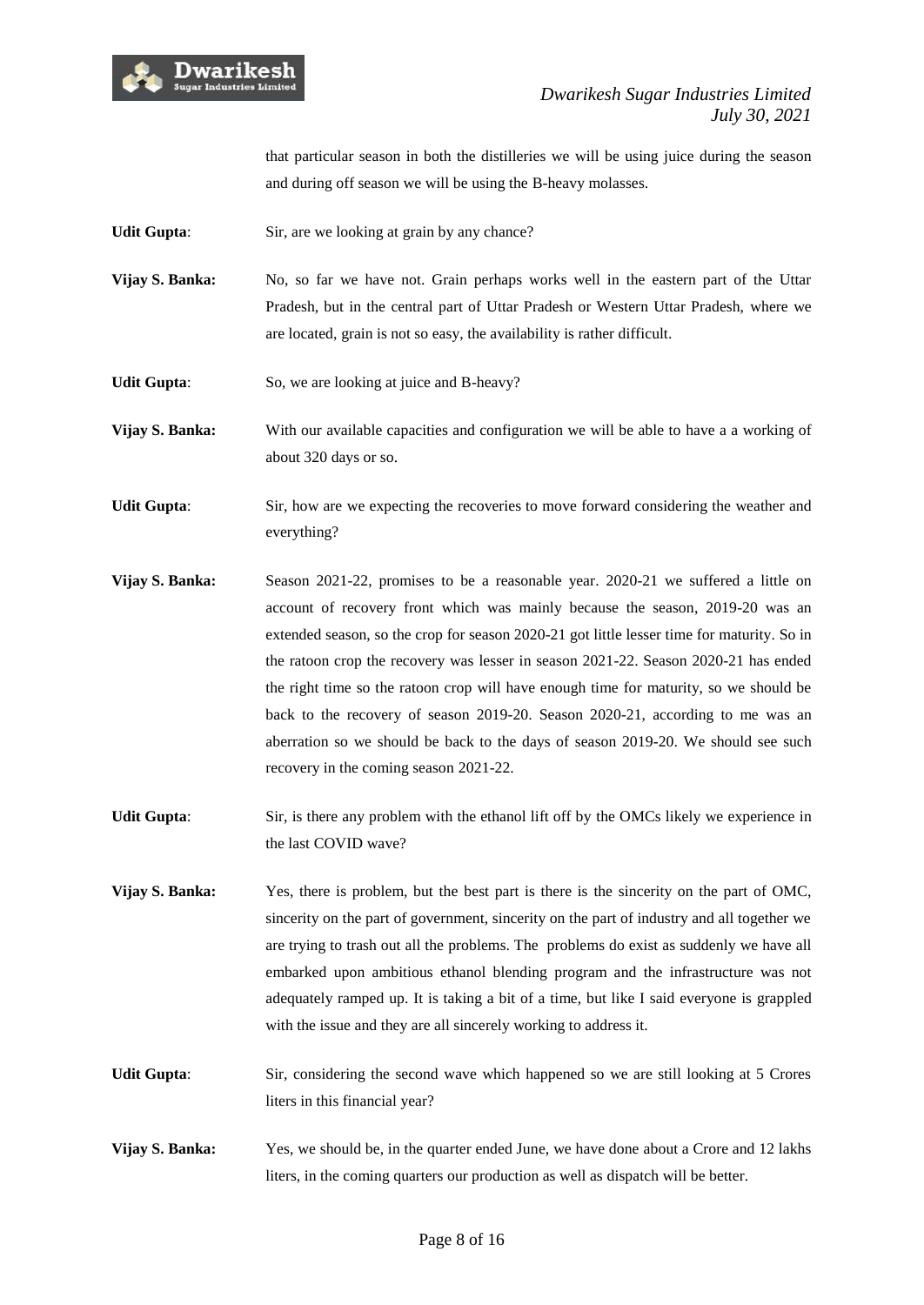

| <b>Udit Gupta:</b>     | The production and dispatch numbers are similar, a Crore and 12 lakhs?                                                                                                                                                                                                                                                                                                                                                                                                                                                                                    |
|------------------------|-----------------------------------------------------------------------------------------------------------------------------------------------------------------------------------------------------------------------------------------------------------------------------------------------------------------------------------------------------------------------------------------------------------------------------------------------------------------------------------------------------------------------------------------------------------|
| Vijay S. Banka:        | More or less, production numbers are higher actually.                                                                                                                                                                                                                                                                                                                                                                                                                                                                                                     |
| <b>Udit Gupta:</b>     | Vis-à-vis the dispatch numbers?                                                                                                                                                                                                                                                                                                                                                                                                                                                                                                                           |
| Vijay S. Banka:        | Yes, vis-à-vis the dispatch numbers.                                                                                                                                                                                                                                                                                                                                                                                                                                                                                                                      |
| <b>Udit Gupta:</b>     | Thank you so much, Sir.                                                                                                                                                                                                                                                                                                                                                                                                                                                                                                                                   |
| Moderator:             | Thank you. We have the next question from the line of Anupam Goswami. Please go<br>ahead.                                                                                                                                                                                                                                                                                                                                                                                                                                                                 |
| <b>Anupam Goswami:</b> | Sir, what is our cost of production in this quarter?                                                                                                                                                                                                                                                                                                                                                                                                                                                                                                      |
| Vijay S. Banka:        | Our valuation rate is Rs.2914 a quintal. That is the blended average of stock of March<br>that is being carried forward and sugar produced during the quarter. March stock,<br>which is being carried forward in June is valued at Rs.2956 a quintal and what we have<br>produced in this particular quarter is valued at Rs.2837 a quintal and the blended<br>average is Rs.2914 a quintal. In this the quarter costs are lower because our recoveries<br>are at the best during this quarter and therefore the combined average is Rs.2914 a<br>quintal |
| <b>Anupam Goswami:</b> | So, going forward as you mentioned earlier that the recovery is going to slightly<br>improve given that the season 2020-2021 has ended in the right time, so the cost of<br>production would be back to 28% sort of level?                                                                                                                                                                                                                                                                                                                                |
| Vijay S. Banka:        | Let us see there might be an increase in the cane price also, you never know.                                                                                                                                                                                                                                                                                                                                                                                                                                                                             |
| Anupam Goswami:        | That is always a possibility, right?                                                                                                                                                                                                                                                                                                                                                                                                                                                                                                                      |
| Vijay S. Banka:        | It is too far for us to think of that now.                                                                                                                                                                                                                                                                                                                                                                                                                                                                                                                |
| <b>Anupam Goswami:</b> | Sir, what should be our crushing guidance?                                                                                                                                                                                                                                                                                                                                                                                                                                                                                                                |
| Vijay S. Banka:        | Our initial estimates indicate that the area under cane plantation is more by 5%. This is<br>the initial estimate. I am talking about the season year not the financial year. In the<br>entire season of 2020-2021, we crushed about 378 lakhs quintals and if it is up by 5%<br>during 2021-22 we should crush close to 400 lakhs quintals, anything upwards of 390<br>lakhs quintals.                                                                                                                                                                   |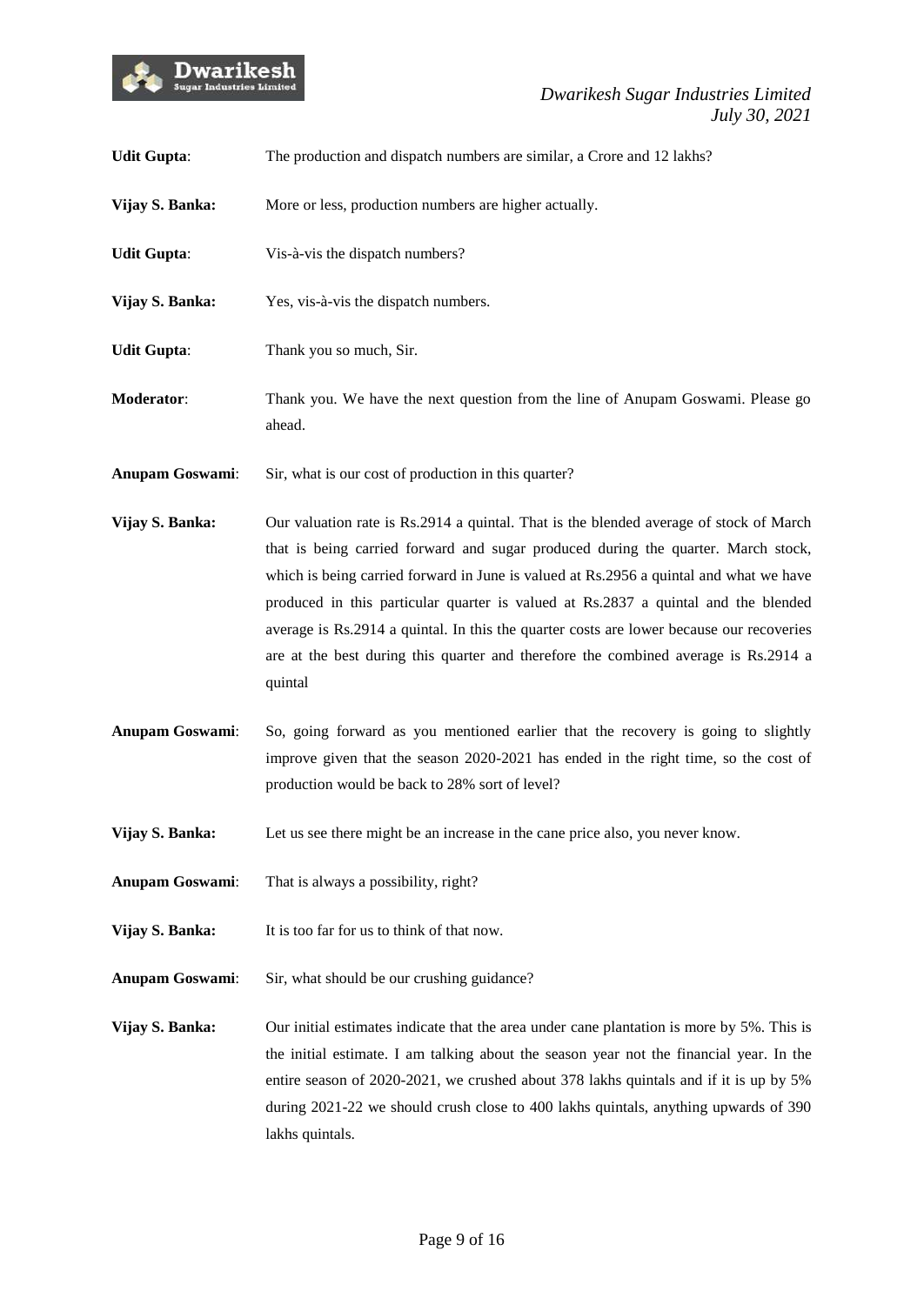

**Anupam Goswami:** In the last call you mentioned about getting approvals for more production of sugar and more capacity in the sugar, so where do we stand there?

- **Vijay S. Banka:** No, we do have the approvals. However as I had also explained in my last call, our rated capacity at one plant is 6500 TCD and at two other plants is 7500 TCD. Over the years we have done some improvisation in our plant, working efficiencies are also improved, small capexes are incurred. So as a result there are many days when our crushing goes beyond the rated capacity, which is not acceptable to authorities, which is the reason why we have obtained approval from authorities for hiking the rated capacity. When we say our rated capacity is 7500 TCD it does not mean that crushing will be 7500 TCD multiplied by the number of days that we will crush. It doesn't work like that. However we can still carry out more improvisation, more improvement in the production and try and have a average production of more than 7000 TCD per day.
- **Anupam Goswami**: But then again our emphasis would be to divert and sacrifice more, right in terms of production?
- **Vijay S. Banka:** Absolutely, but when we talk about production we talk about the crushing capacity and not whether you are producing sugar or you are diverting juice or B-heavy molasses for ethanol. The number is of crushing capacity.
- **Anupam Goswami:** So, when you say 5 Crores liters right now, so how much diversion are we looking at?
- **Vijay S. Banka:** Our crushing pattern will remain more or less the same. In two of our units, we will be generating B-heavy molasses. So whatever molasses is required for 5 Crores liters ethanol we will get that much molasses and which is possible to generate. In case we fall short of our requirement, there is always a possibility that one can always increase the TRS in the molasses and in a sense we sacrifice more sugar production within the same amount of B heavy molasses generated. For example if we sacrificed 1.50% sugar recovery we can go up to sacrificing sugar recovery of 1.75% also.
- **Anupam Goswami**: Got it, Sir. I will join back in the queue. Thank you.
- **Moderator**: Thank you. We have the next question from the line of Ganesh, an investor. Please go ahead.
- **Ganesh**: Good afternoon, Sir. Thank you for the opportunity. I have two questions, one is in the coming sugar year how much do we intend to use cane directly for ethanol?
- **Vijay S. Banka:** No, in the coming season we will not be using any cane directly. We we will be using only B heavy molasses because for manufacturing 5 Crores liters of ethanol there is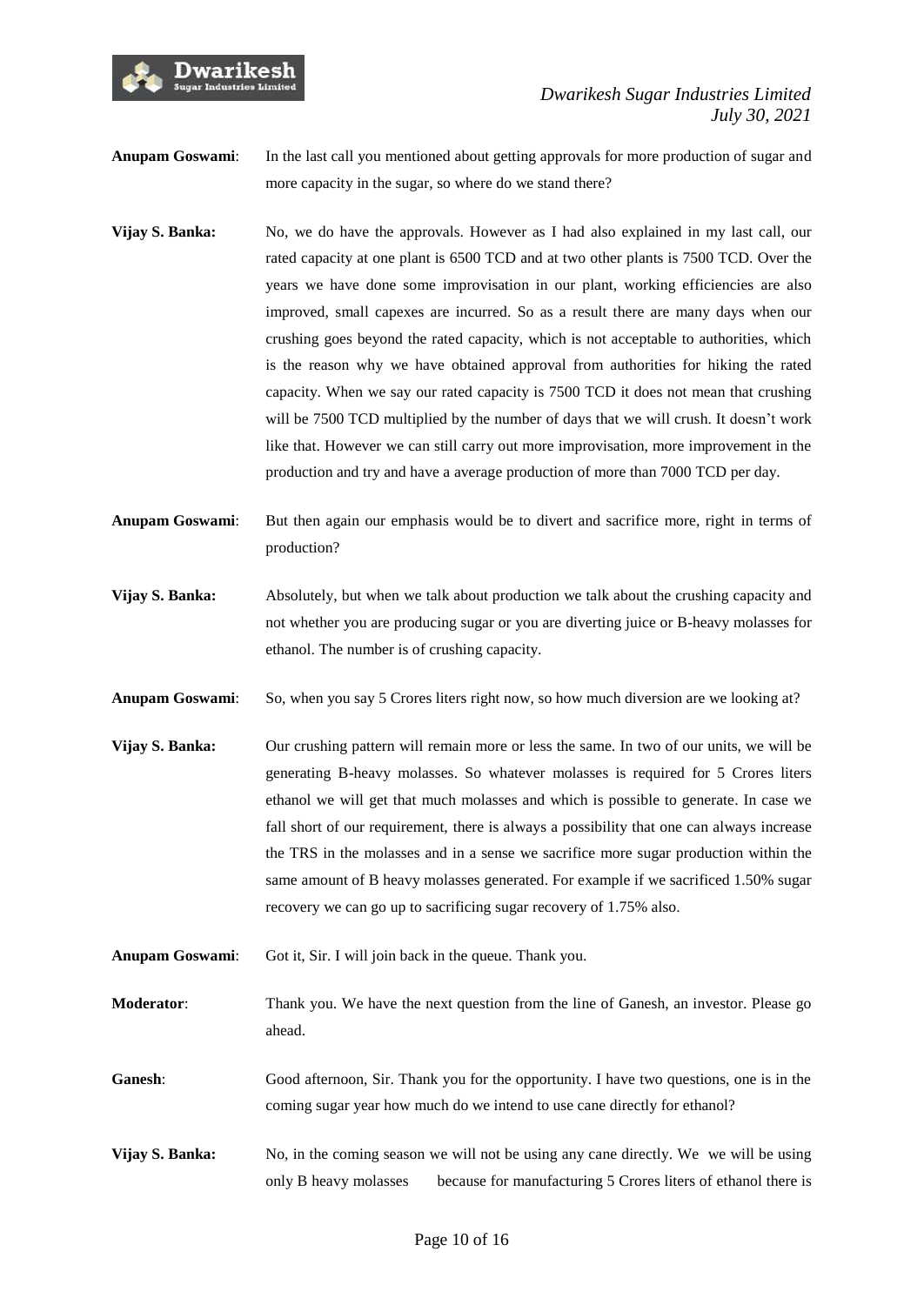

no necessity for us to use juice. We have three units so there is no necessity for us to use juice directly for making ethanol.

Ganesh: Whatever molasses that we generate we will be in a position to use it fully, correct?

**Vijay S. Banka:** In two of our units, we will be generating B heavy molasses with higher TRS, which means higher reducing sugar so which will take care of the requirement of producing 5 Crores liters of ethanol.

Ganesh: Great. I know this question is premature, but the next sugar year or alcohol year when we have extended capacity also available like 15 months down the line, so how much of diversion will happen to direct cane juice to ethanol?

**Vijay S. Banka:** We will be perhaps be sacrificing sugar production of almost 30% in order to produce. For example, if last season we could have produced 45 lakhs quintals of sugar and if we by the same number our sugar sacrifice for producing 10 Crores liters of ethanol will be nearly 30% of our sugar production. So vis-à-vis 45 lakhs quintals we may be ending up producing about 33 or 34 lakhs quintals of sugar. So that is the kind of sacrifice which will happen.

**Ganesh**: Great. Thank you, Sir.

**Moderator**: Thank you. We have the next question from the line of Riya Mehta from Equitas. Please go ahead.

- **Riya Mehta:** Sir, thank you for the opportunity. I just wanted to know how is the government quota system like do we have the formulized, mathematical formula, how we derive at the quota for each company or how is the entire process, if you could just help me out with that?
- **Vijay S. Banka:** No, we are not privy to that formula, but broadly it works on how much sugar production we have made, how much sugar stock we are carrying and there is some priority given for those who have generated B-heavy molasses and used it for making ethanol. So all these factors are considered and accordingly sugar quota for each sugar mill is worked out. It is essentially a factor of the stock that one is carrying and the production of sugar
- **Riya Mehta:** I would want to do know that I know basically this of the seasonality of the festive season, we have seen on sugar prices go up by around Rs.200 to Rs.300 per quintal during the previous sugar cycle, so do we expect something similar to that happening this year?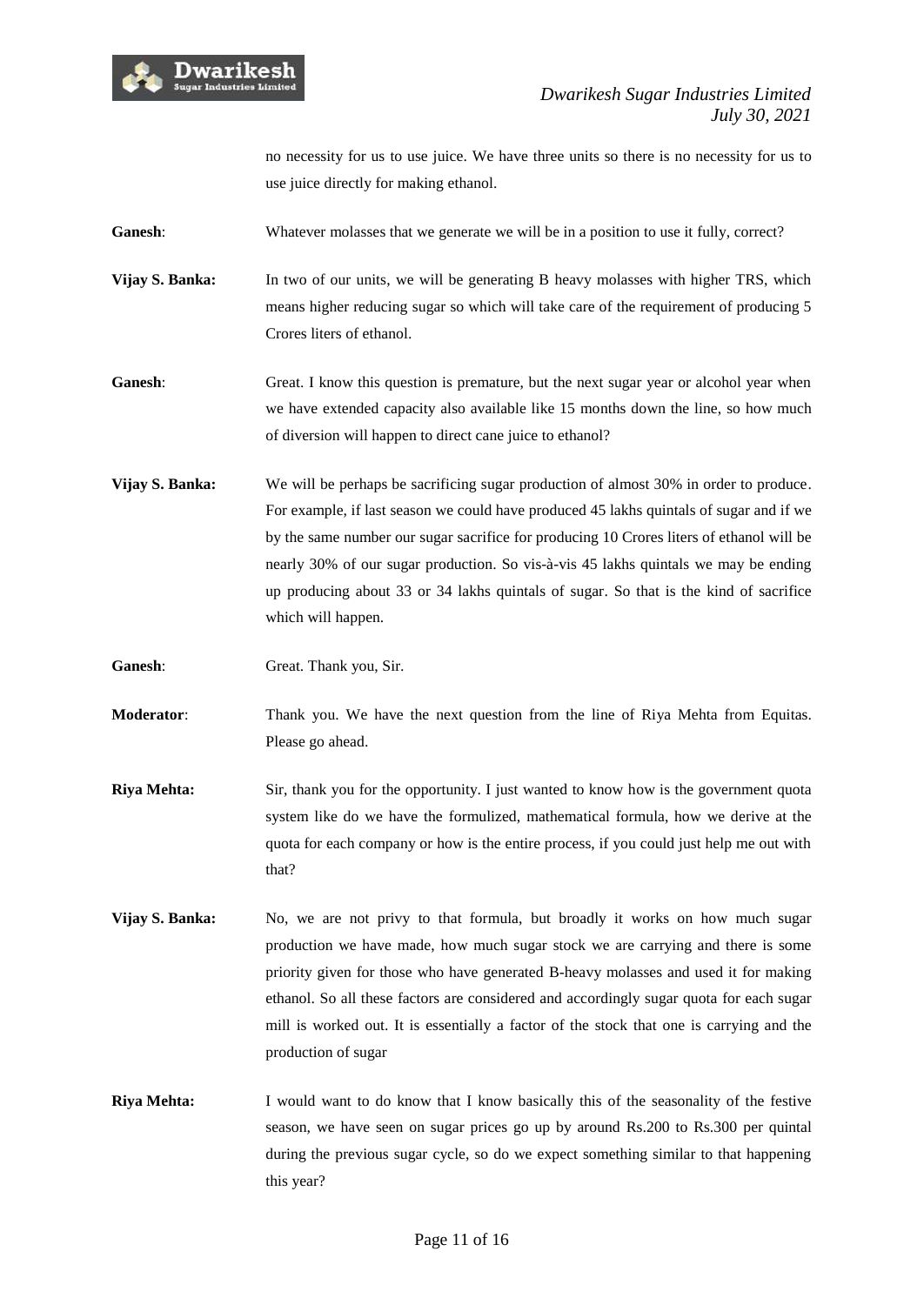

- **Vijay S. Banka:** No, we do not see that happening. The last time we saw prices in excess, when I say prices I am talking about ex-factory prices, the last time we saw the ex-factory prices being higher than Rs. 3500 or Rs. 3600 a quintal was only in the year 2016-17. Thereafter, the price of sugar has been relatively flattish and there has not being significant increase. Of-course it cannot be lower than Rs.3100 a quintal because that is the minimum selling price the government has announced. And even in the best of times the selling price, I mean the average sugar selling prices have not gone beyond Rs. 3250 a quintal. So in a sense the price have remained flattish, there may have been some spurts in a month or two months. For example from here on till the commencement of the next season maybe the prices can be little better, but once the season starts you will find Maharashtra sugar flooding the market and then you know the price maybe back to normal.
- **Riya Mehta:** I would want to know that we recently read an article that the MSPs are going to be increased to 3300, so any incremental update on that?
- **Vijay S. Banka:** No, this should have happened a year ago, but it has not happened, our request is pending before the government and we do expect that the government will take the call on it very soon.
- **Riya Mehta:** If you could just give us guidance or sense or something?
- **Vijay S. Banka:** No, immediate meeting is scheduled, but you know how the government functions, if they want to do it, they can do it overnight.
- **Riya Mehta:** Since there is a UP election in the next year, we are expecting make the SAP prices to incrementally increase so as the SAP prices increase, will there be a proportionate hike in the MSP also or how does this entire system work since this is too regulated I just want to know from you what it is?
- **Vijay S. Banka:** There is no correlation between the increase in SAP and increase in MSP, but having said that government would want a MSP such that sugar mills are in a position to pay for the cane used. So on the one hand higher SAP means impairment on that cane price paying ability of the sugar mills which can be compensated by an increase in the MSP. So it should work in tandem according to me.
- **Riya Mehta:** In the previous cycle or whenever the SAP has increase, it has not been since last three years, but before that, did it work in tandem or how was that being?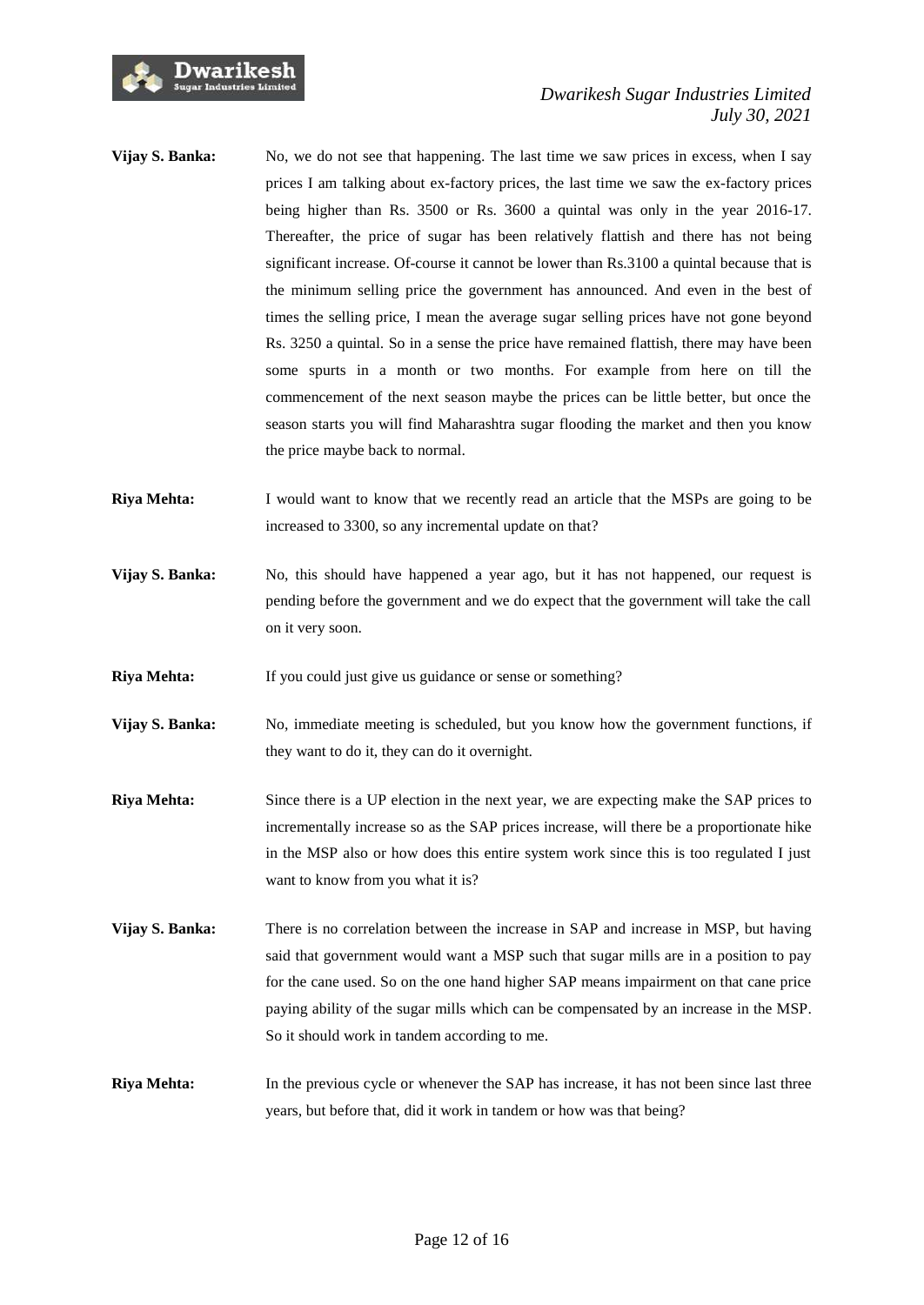

- **Vijay S. Banka:** No, it was not. But there were times until 2015-16, when the industry went through its worst phase when SAP was increased year after year and there was no MSP and the sugar prices were subdued, not just subdued, they were on downward spiral. So in those days there were no correlation, so we do not have an example of the past for such a phenomenon.
- **Riya Mehta:** Thank you. That was very insightful.

**Moderator**: Thank you. We have the next question from the line of Karan Agarwal from Tusk Investment. Please go ahead.

- **Karan Agarwal**: Sir, my question is it is slightly medium term in nature, since after 15 months the new ethanol capacity will also be setup, so beyond that there will from where will the crude come, do we have the ability to increase our sugarcane production nearer in catchment area or it will be focused on organic expansion, it is slightly medium term question, but it will be great if you could share your thoughts.
- **Vijay S. Banka:** If you see the track record of every sugar mills in UP, but within the same sugar units the production has gone up over the last three years. Every sugar mill does and we also do that very sincerely, we try to improve our crushing capacity year-on-year and for that we may add some machines and try to improve efficiencies. Our production numbers & crushing numbers have improved in the last two to three years. There is always an ongoing exercise to improve procurement of sugarcane, crush higher number. From within the same capacities we can slowly and steadily achieve higher numbers.
- **Karan Agarwal**: Thank you for answering my question.
- **Moderator**: Thank you. We have the next question from the line of Shanti Patel from Shanti Patel Investment. Please go ahead.
- **Shanti Patel:** Sir, I wanted to know regarding ethanol. What a current demand and supply situation and how the selling price are determined as far as the ethanol is concerned and do you think that the target of the government 2025, 20% will it be achievable?
- **Vijay S. Banka:** To answer your second question first, the price of ethanol that the government is announcing, there is no relationship whatsoever with crude prices, which means whatever be the crude prices the program of ethanol blending is here to stay. Government is encouraging this program, so any increase or decrease in the crude prices will not impact the ethanol procurement price. To answer your next question,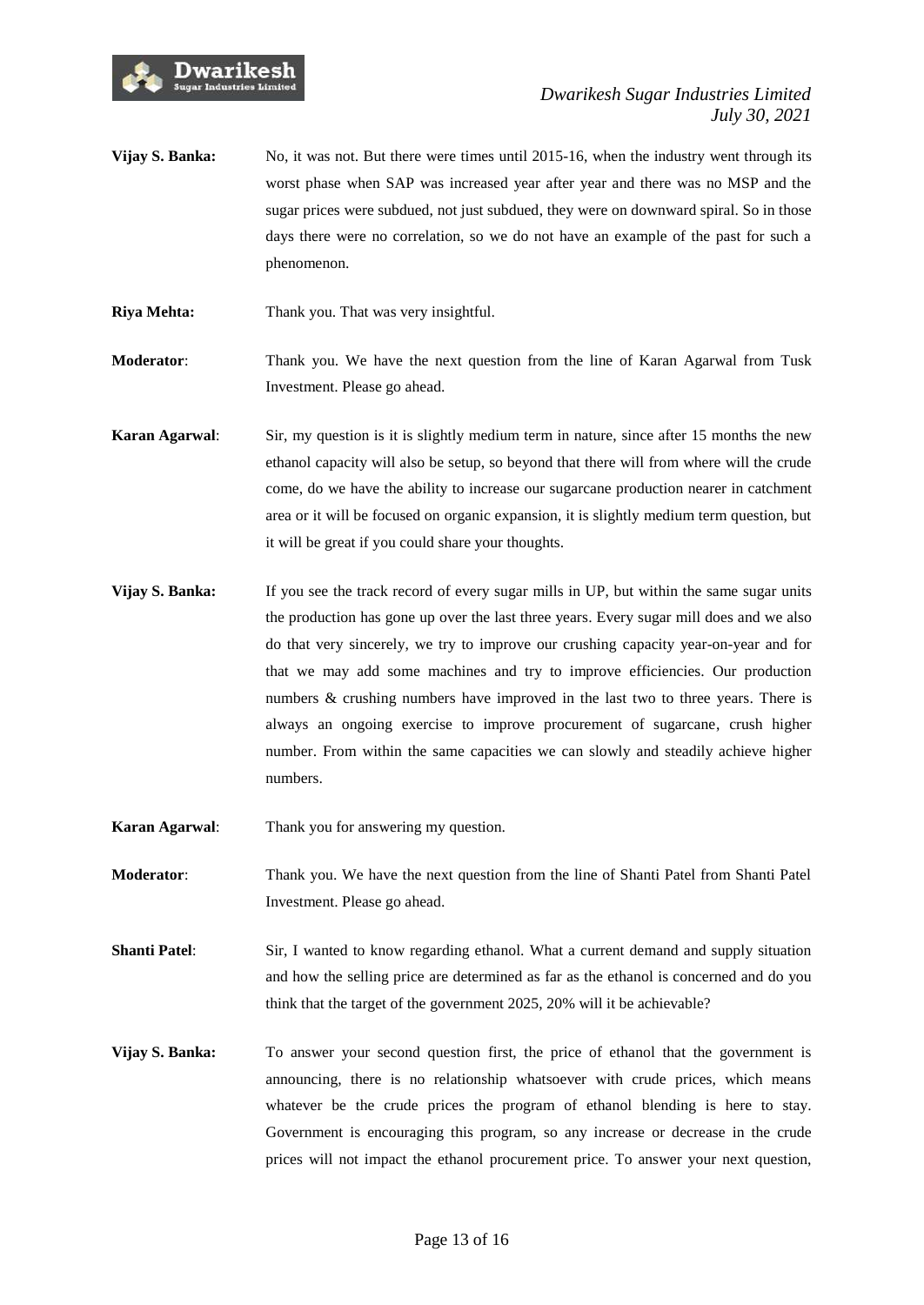

you see both the industry and the government are working in tandem, industry is increasing capacities so that it is in a position to supply ethanol to achieve higher blended targets. On the other hand government has to address a couple of issues which they are doing. Number one, they are improving the storage infrastructure at the oil depots, at the dispensing units and they are also working with Automobile Association of India/ already hybrid vehicles have been launched where 100% ethanol can be used. Already Government has come out with a draft notification for E 12  $\&$  E 15. All are working in tandem. If you ask me - will the supplies increase today? The answer is no. It will take a couple of years and it will a couple of years for the government also to improve the infrastructure on the procurement side. So with both demand  $\&$  supply side issues being addressed I sure if not 20%, we will definitely reach a very reasonable percentage, where the industry is benefited and where the government is also benefited because they are able to conserve the foreign exchange resources and not spend money on oil imports.

- **Shanti Patel:** Sir, what about selling price of ethanol, how it is determined?
- Vijay S. Banka: No, it is determined by the government by looking at the cost structure.
- **Shanti Patel:** How much return they are allowing us to make?
- **Vijay S. Banka:** There is no concept of any returns as such, so when they determine the prices, they determine the prices considering the sugar selling prices as well as the sugarcane prices
- **Shanti Patel:** Yes, I agree with you, but then ultimately sugar company will not incur loss in any circumstances at all in selling ethanol?
- **Vijay S. Banka:** Yes, they do not expect us to incur loss in ethanol at all.
- **Shanti Patel:** Because I was under the impression that it is cost plus something that government is giving to the sugar companies?
- **Vijay S. Banka:** Exactly, so we are not expected to incur losses on ethanol, otherwise of sugar companies start making losses on ethanol, this program will not take off at all.
- **Shanti Patel:** That we know. So effectively the future of sugar companies is priced?
- **Vijay S. Banka:** Yes.
- **Shanti Patel:** Thank you very much.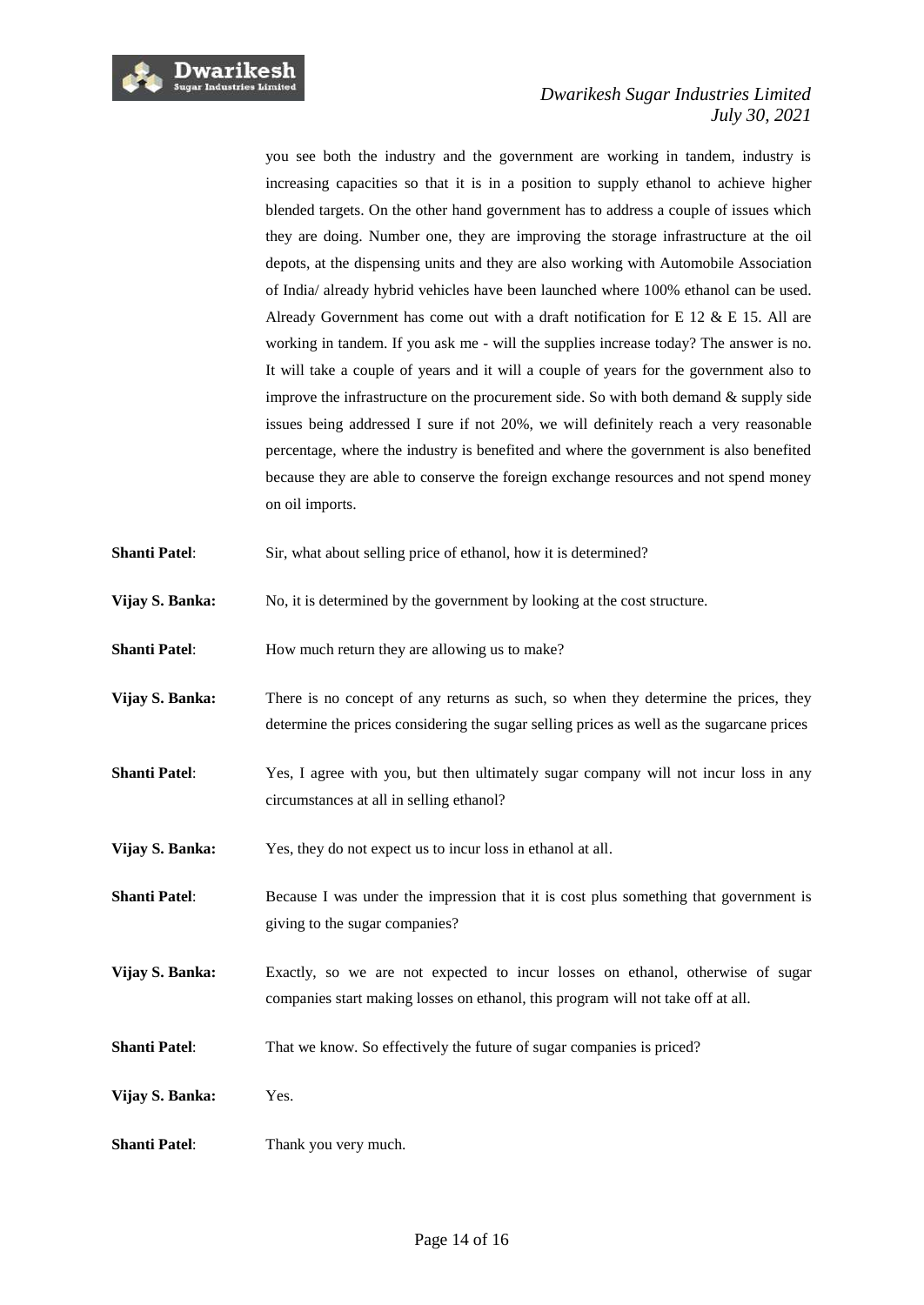

**Moderator**: Thank you. We have the next question from the line of Dhvaneet Savla, an investor. Please go ahead.

- **Dhvaneet Savla:** My question is on the cogeneration side. Is there any plan to increase our current output, which we have in the cogeneration side, it is being around 90 for quite a while now. Is there any expansion on that side plan because I have read about increasing in the ethanol capacity, so just wanted to know on that side? My second question is with regards to the total production of sugar which we are planning for the year considering that if there is no adverse third wave or something?
- **Vijay S. Banka:** Insofar as cogeneration capacity is concerned we have no plans for expanding our capacity. Yes, the capacity do get created when we setup distillery because whatever requirement of distillery is there be it of steam or the power, it has to be met captively. So in fact at the Dwarikesh Nagar unit when we added distillery of 100 KPD our cogeneration capacity went up by 5 megawatts, so what was 86 megawatts per day, 86 megawatts became 91 megawatts. So that is how it works. Even when we do this new distillery the capacities will go up. But with the reduction in the power tariff by the UP Tariff Commission, there is no great incentive for us to generate extra power and sell it to the UP grid because number one the prices are not very attractive and number two the payment cycle is also very erratic. So we all are doing what we call as incidentally cogeneration, cogeneration as much as is required to generate power for us captive requirements and in the process we also generate power also for export purposes. Number two, you asked me about sugar production, we cannot have a sugar production number in mind as to how much we are going to produce. Typically, from our allotted command areas so whatever sugarcane is grown we are under obligation to procure the entire sugarcane/ So we cannot have a definitive production number in mind. I was mentioning a little while ago that the area under sugarcane plantation has gone up by 5% in our command area and if we factor for that we should be crushing that much more sugarcane in the coming season
- **Dhvaneet Savla:** Thank you very much and all the best for the coming quarters.
- **Moderator**: Thank you. We have the next question from the line of Nikhil Ghule, an investor. Please go ahead.

**Nikhil Ghule**: I am the new investor and new also in stock market first of all sorry if my question goes wrong or anything foolish?

**Vijay S. Banka:** Please, do not worry.